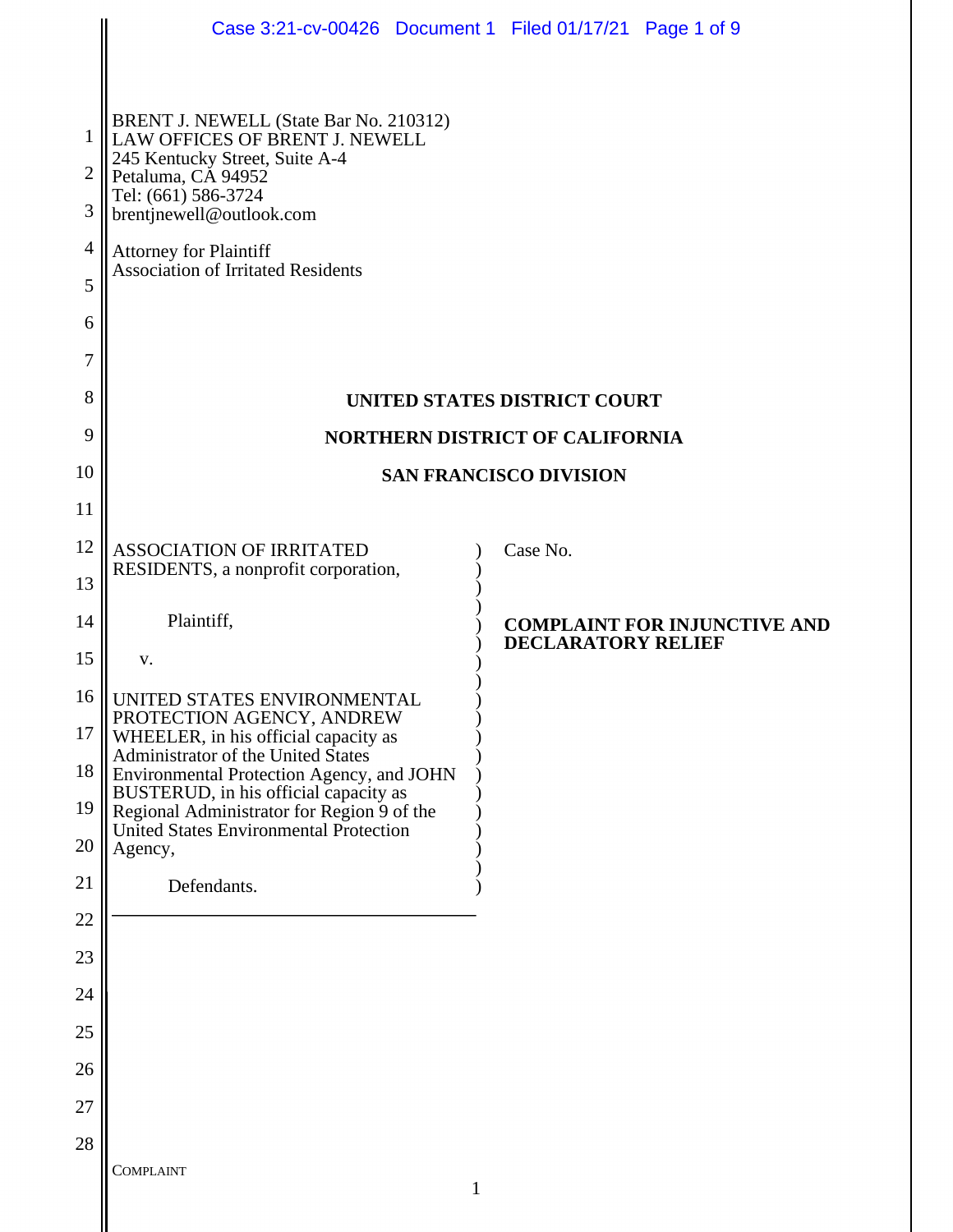#### **INTRODUCTION**

3 4 5 6 7 1. Plaintiff Association of Irritated Residents ("AIR") files this Clean Air Act citizen suit to compel Defendants United States Environmental Protection Agency ("EPA"), Andrew Wheeler, and John Busterud to approve, disapprove, or partially approve/disapprove the 2018 Plan for the 1997, 2006, and 2012 PM2.5 Standards and the San Joaquin Valley Supplement to the 2016 State Strategy for the State Implementation Plan (collectively "2018 PM2.5 Plan").

8 9 10 11 12 13 14 15 2. Fine particulate matter ("PM2.5") air pollution in the San Joaquin Valley of California constitutes a public health crisis. According to the American Lung Association's State of the Air 2020 report, the San Joaquin Valley counties of Fresno, Kings, Kern, Stanislaus, San Joaquin, Merced, and Madera counties are the first, second, third, fourth, sixth, eighth, and eleventh most polluted counties in the United States for short-term exposure to PM2.5, respectively. For long-term exposure, the same report ranks Kern, Kings, Tulare, Stanislaus, San Joaquin, Merced, and Madera as the first, second, third, fourth, sixth, seventh, ninth, tenth, and fourteenth most polluted counties in the United States, respectively.

16 17 18 19 20 21 3. The Clean Air Act is a model of cooperative federalism, whereby the EPA sets healthbased National Ambient Air Quality Standards ("NAAQS" or "standards") and the states develop the plans and strategies to achieve those standards. States submit their plans and strategies to EPA for review and approval. EPA shall approve the submission if it meets the Act's minimum requirements. EPA and citizens may enforce the EPA-approved State Implementation Plan as a matter of federal law to hold states and regulated entities accountable.

22 23 24 25 4. The San Joaquin Valley Unified Air Pollution Control District ("District") and the California Air Resources Board ("Board") adopted their respective portions of the 2018 PM2.5 Plan, and the Board submitted the Plan to the EPA for review and approval as part of the State Implementation Plan.

26 27 5. EPA's review and approval of the 2018 PM2.5 Plan, with public notice and opportunity to comment, ensures that the Plan meets minimum Clean Air Act requirements, including but not limited

28

1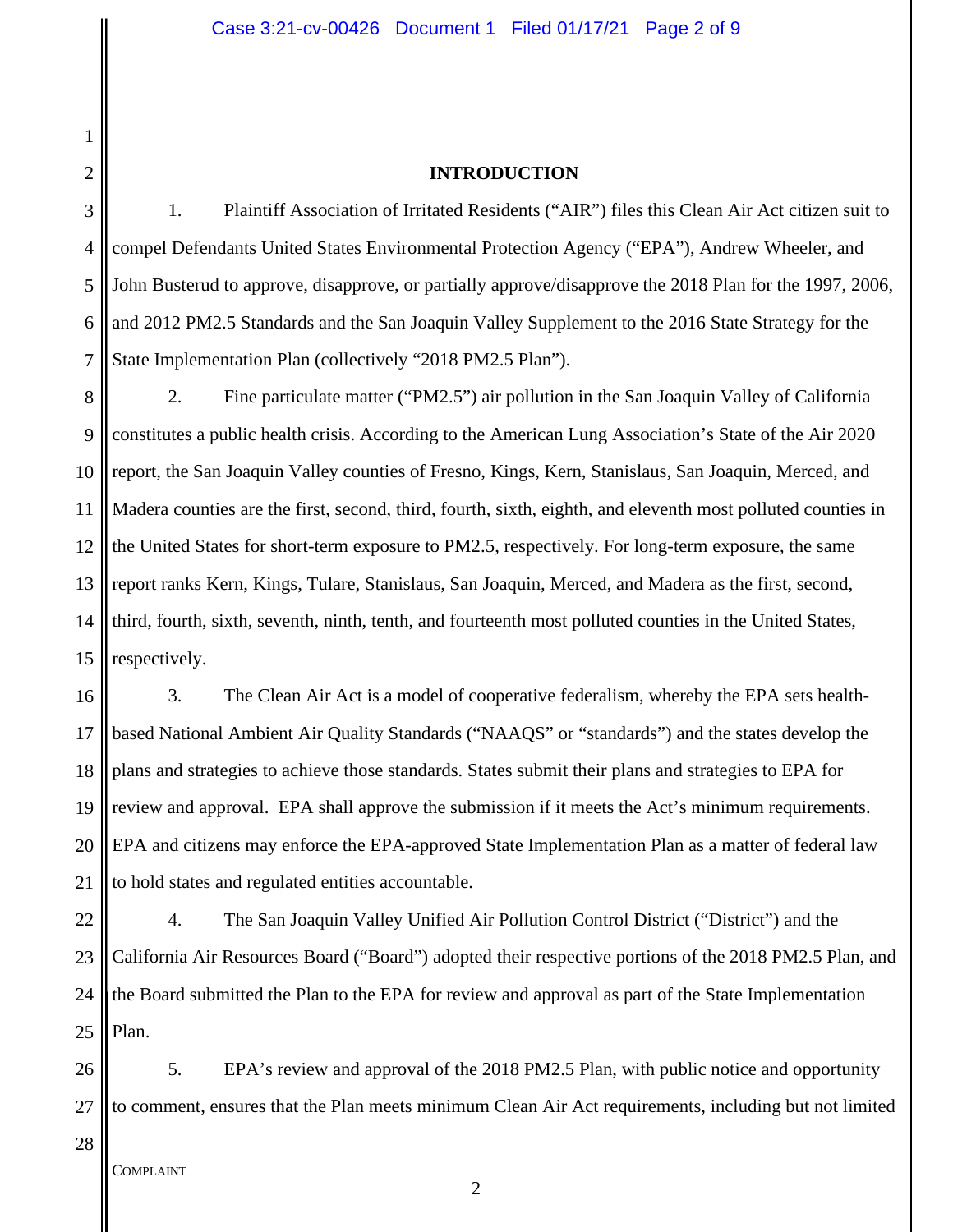### Case 3:21-cv-00426 Document 1 Filed 01/17/21 Page 3 of 9

1 2 3 4 5 to demonstrating that the emissions reductions in the Plan will attain the 1997, 2006, and 2012 standards by required attainment year, the strategies in the Plan are enforceable by EPA and citizens, the Plan provides reasonable further progress towards attainment, and that the Plan contains enforceable contingency measures in the event the San Joaquin Valley fails to meet reasonable further progress milestones or attain the standards by the relevant attainment date.

6 7 8 9 6. The EPA has partially acted on the 2018 PM2.5 Plan. Effective August 21, 2020, EPA took final action to approve the 2018 PM2.5 Plan with respect to the 2006 24-hour PM2.5 standard, except the EPA did not take final action with respect to contingency measures for the 2006 24-hour PM2.5 standard. 85 Fed. Reg. 44192, 44204-44205 (July 22, 2020).

10 11 7. To date, EPA has failed to take final action on the remaining elements of the 2018 PM2.5 Plan with respect to the 1997 and 2012 PM2.5 standards.

12

# **JURISDICTION**

13 14 15 8. This Court has jurisdiction over this action to compel the performance of a nondiscretionary duty pursuant to 42 U.S.C. § 7604(a)(2) (citizen suit provision of the Clean Air Act) and 28 U.S.C. § 1331 (federal question jurisdiction).

16 17 9. The declaratory and injunctive relief AIR requests is authorized by 28 U.S.C. §§ 2801(a) and 2202, and 42 U.S.C. § 7604.

18 19 20 21 22 23 10. On November 12, 2020, AIR provided EPA, Wheeler, and Busterud written notice of the claims stated in this action at least 60 days before commencing this action, as required by Clean Air Act section 304(b)(2), 42 U.S.C. § 7604(b)(2) and 40 C.F.R. §§ 54.2 and 54.3. A copy of the notice letter, sent by certified mail, return receipt requested, is attached as Exhibit 1. Although more than 60 days have elapsed since AIR provided written notice, EPA has failed to take action and remains in violation of the Clean Air Act.

24

# **VENUE**

25 26 27 11. Venue lies in the Northern District of California pursuant to 28 U.S.C. § 1391(e)(1), because the Regional Administrator for Region 9 is located in San Francisco County and because EPA's alleged violations relate to the duties of the Regional Administrator in San Francisco.

28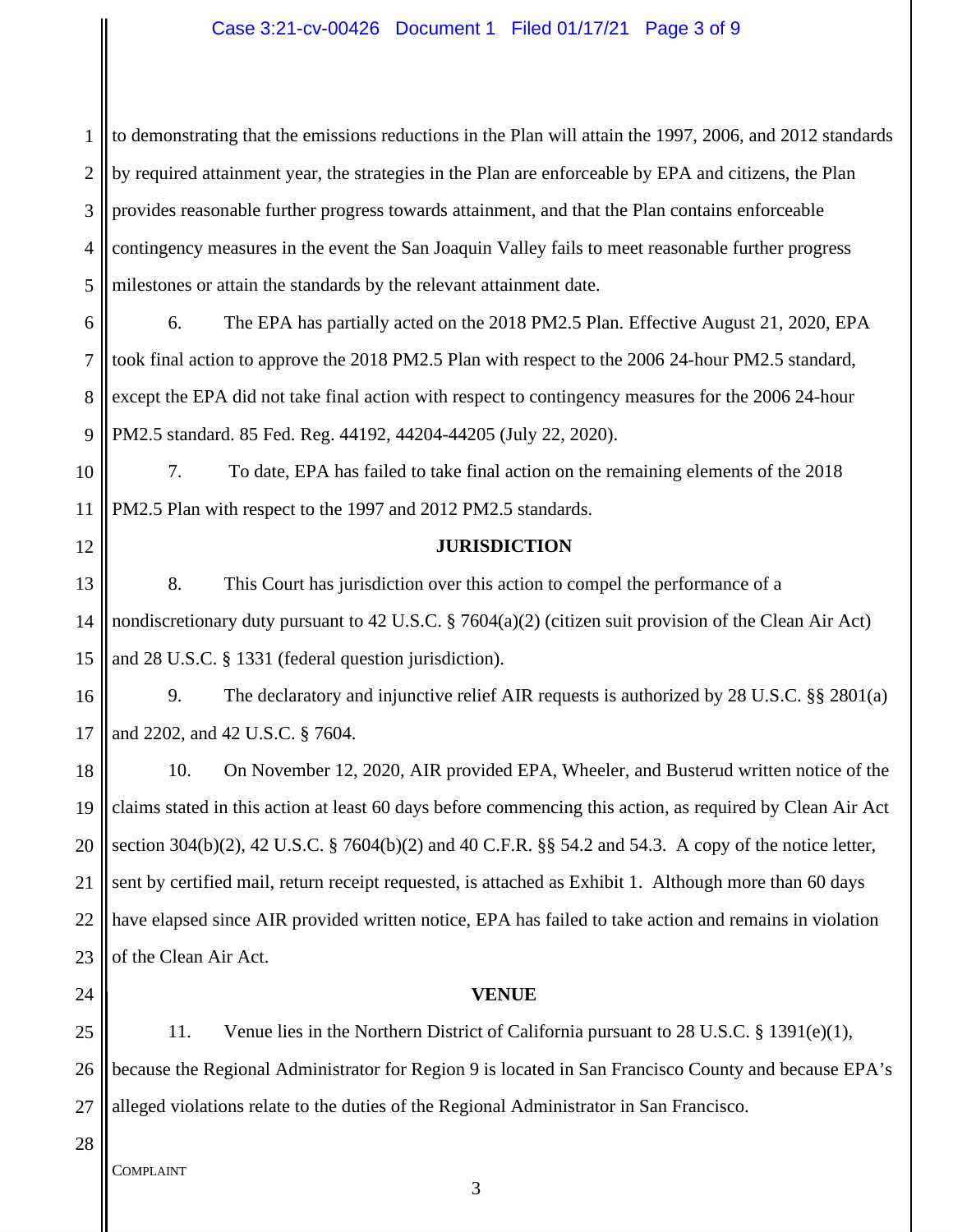### **INTRADISTRICT ASSIGNMENT**

12. Because the failure to perform a nondiscretionary duty alleged in this Complaint relates to the duties of the Regional Administrator, assignment to the San Francisco Division of this Court is proper under Civil L.R. 3-2(c)-(d).

# **PARTIES**

6 9 13. Plaintiff ASSOCIATION OF IRRITATED RESIDENTS is a California nonprofit corporation that advocates for air quality and environmental health in the San Joaquin Valley of California. Members of ASSOCIATION OF IRRITATED RESIDENTS reside in Fresno, Kern, Kings, Stanislaus, and Tulare counties and in the San Joaquin Valley Air Basin.

14. Plaintiff ASSOCIATION OF IRRITATED RESIDENTS is a person within the meaning of section 302(e) of the Clean Air Act, 42 U.S.C. § 7602(e), and may commence a civil action under section 304(a) of the Act, 42 U.S.C. § 7604(a).

16 17 15. Members of AIR live, raise their families, work, and recreate in the San Joaquin Valley. They are adversely affected by exposure to levels of PM2.5 air pollution that exceed the health-based National Ambient Air Quality Standards. The adverse effects of such pollution include actual or threatened harm to their health, their families' health, their professional, educational, and economic interests, and their aesthetic and recreational enjoyment of the environment in the San Joaquin Valley.

18 19 20 16. The Clean Air Act violation alleged in this Complaint also deprives AIR members of certain procedural rights associated with EPA's required action on the 2018 PM2.5 Plan, including notice and opportunity to comment on EPA's action.

21 22 23 24 17. The Clean Air Act violation alleged in this Complaint has injured and continues to injure AIR members. Granting the relief requested in this lawsuit would redress these injuries by compelling EPA action that Congress required as an integral part of the regulatory scheme for improving air quality in areas violating the National Ambient Air Quality Standards.

25 26 27 18. Defendant UNITED STATES ENVIRONMENTAL PROTECTION AGENCY is the federal agency Congress charged with implementation and enforcement of the Clean Air Act. As described below, the Act assigns to the UNITED STATES ENVIRONMENTAL PROTECTION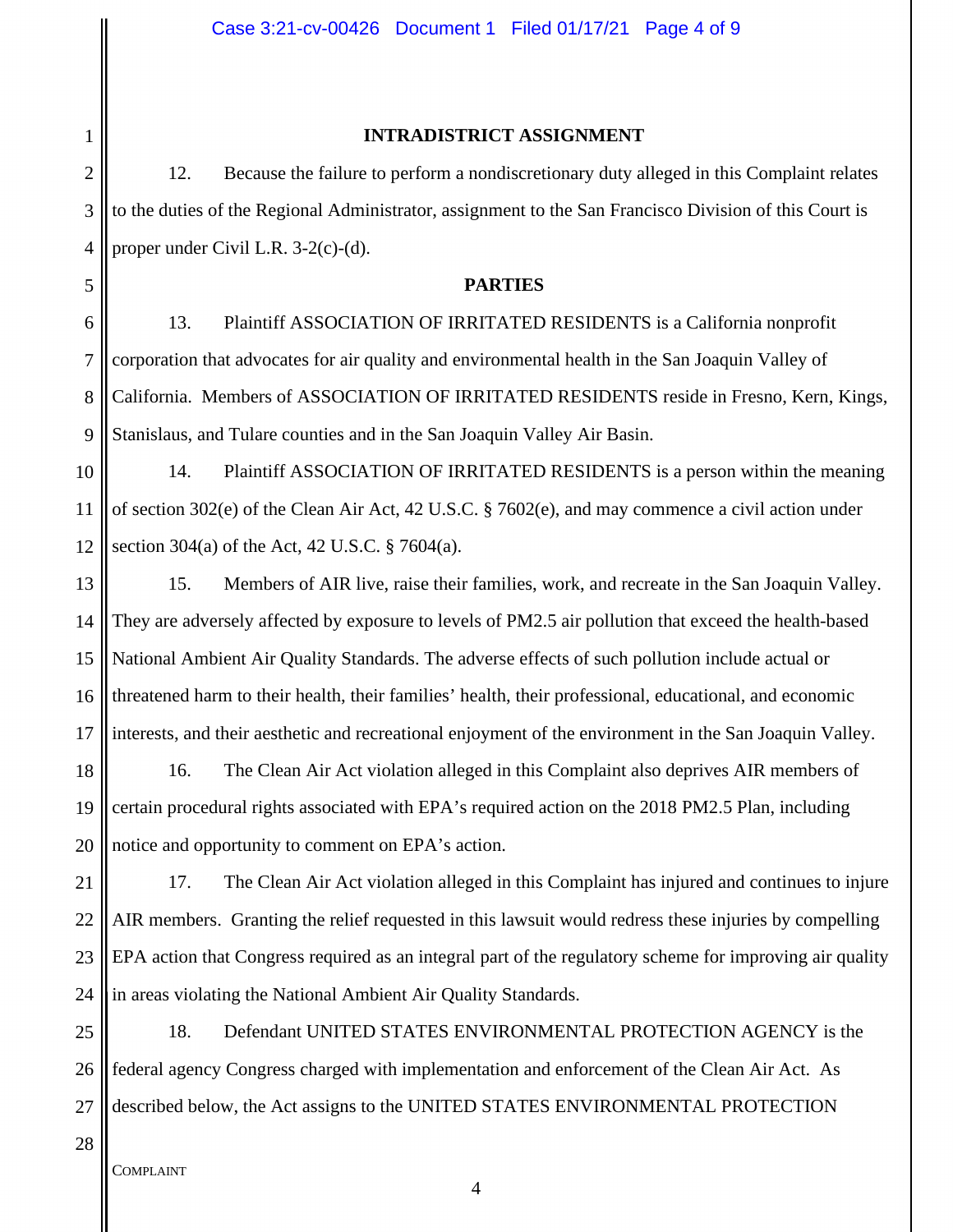1 AGENCY certain nondiscretionary duties.

2 3 4 19. Defendant ANDREW WHEELER is sued in his official capacity as Administrator of the United States Environmental Protection Agency. He is charged in that role with taking various actions to implement and enforce the Clean Air Act, including the actions sought in this Complaint.

5 6 7 20. Defendant JOHN BUSTERUD is sued in his official capacity as Regional Administrator for Region 9 of the United States Environmental Protection Agency. He is responsible for implementing and enforcing the Clean Air Act in Region 9, which includes California and the San Joaquin Valley.

# **STATUTORY FRAMEWORK**

9 10 11 12 13 14 15 21. The Clean Air Act establishes a partnership between EPA and the states for the attainment and maintenance of the National Ambient Air Quality Standards ("NAAQS"). *See* 42 U.S.C. §§ 7401-7515. Under the Act, EPA has set health-based NAAQS for six pollutants, including PM2.5. States must adopt a State Implementation Plan ("SIP") that contains enforceable emissions limitations necessary to attain the NAAQS and meet applicable requirements of the Act. 42 U.S.C. §§ 7401(a)(1),  $(a)(2)(A)$ ; 7502 $(c)(6)$ . States must submit all such plans and plan revisions to the EPA. 42 U.S.C. § 7410(a)(1).

16 17 18 19 20 21 22. Within 60 days of EPA's receipt of a proposed SIP revision, the Clean Air Act requires EPA to determine whether the submission is sufficient to meet the minimum criteria established by EPA for such proposals.  $42 \text{ U.S.C.}$  §  $7410(k)(1)(B)$ . If EPA fails to make this "completeness" finding, the proposed SIP revision becomes complete by operation of law six months after a state submits the revision. If EPA determines that the proposed SIP revision does not meet the minimum criteria, the state is considered to have not made the submission.  $42 \text{ U.S.C. } 7410 \text{ (k)}(1) \text{ (C)}$ .

22 23 24 23. Within twelve months of an EPA finding that a proposed SIP revision is complete (or deemed complete by operation of law), EPA must act to approve, disapprove, or approve in part and disapprove in part, the submission. 42 U.S.C.  $\S$  7410(k)(2).

25 26 27 24. If EPA disapproves the revision, in whole or in part, then the Clean Air Act requires EPA to impose sanctions against the offending state or region, including increased offsets for new and modified major stationary sources or a prohibition on the use of federal highway funds, unless the state

28

8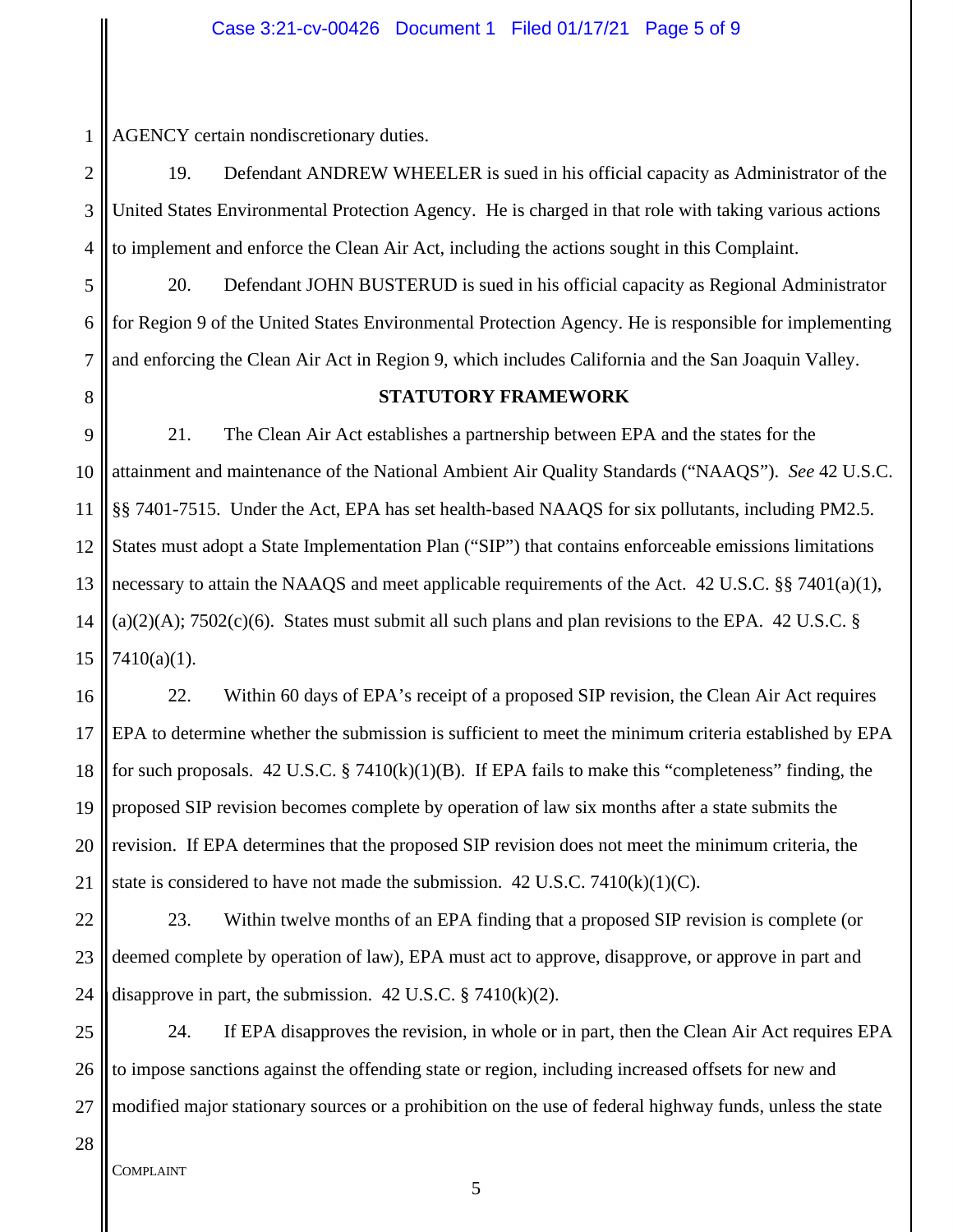1 2 3 4 5 submits revisions within 18 months. 42 U.S.C. §§ 7509(a), (b). EPA must impose both offsets and highway funding sanctions within 24 months unless the state has corrected the deficiency. *Id*. Moreover, the Act requires EPA to promulgate a Federal Implementation Plan within 24 months of disapproval unless the state has corrected the deficiency and EPA has approved the revision. 42 U.S.C.  $§ 7410(c).$ 

6 7 8 9 25. Once EPA approves a SIP or SIP revision, the state and any regulated person must comply with emissions standards and limitations contained in the SIP, and all such standards and limitations become enforceable as a matter of federal law by the EPA and citizens. 42 U.S.C. § 7413; 7604(a), (f).

10 11 12 26. If EPA fails to perform a non-discretionary duty, including acting on a proposed SIP or SIP revision by the Clean Air Act deadline, then the Act allows citizens to bring suit to compel EPA to perform its duty. 42 U.S.C. § 7604(a)(2).

13

### **FACTUAL BACKGROUND**

14 15 16 27. PM2.5 is a directly emitted pollutant and forms secondarily in the atmosphere by the precursor pollutants nitrogen oxides ("NOx"), ammonia, sulfur oxides, and volatile organic compounds ("VOC").

17 18 19 20 21 22 28. Short-term exposure to PM2.5 pollution causes premature death, causes decreased lung function, exacerbates respiratory disease such as asthma, and causes increased hospital admissions. Long-term exposure causes development of asthma in children, causes decreased lung function growth in children, exacerbates respiratory disease such as asthma, increases the risk of death from cardiovascular disease, and increases the risk of death from heart attacks. Individuals particularly sensitive to PM2.5 exposure include older adults, people with heart and lung disease, and children.

23 24 25 26 29. On July 18, 1997, the EPA established a 24-hour PM2.5 standard of 65  $\mu$ g/m<sup>3</sup> and an annual PM2.5 standard of 15  $\mu$ g/m<sup>3</sup> after considering evidence from "numerous health studies demonstrating that serious health effects" occur from exposures to PM2.5. *See* 81 Fed. Reg. 6936 (February 9, 2016); *see also* 62 Fed. Reg. 38652 (July 18, 1997); 40 C.F.R. § 50.7.

- 30. Effective April 5, 2005, EPA designated the San Joaquin Valley as a nonattainment area
- 28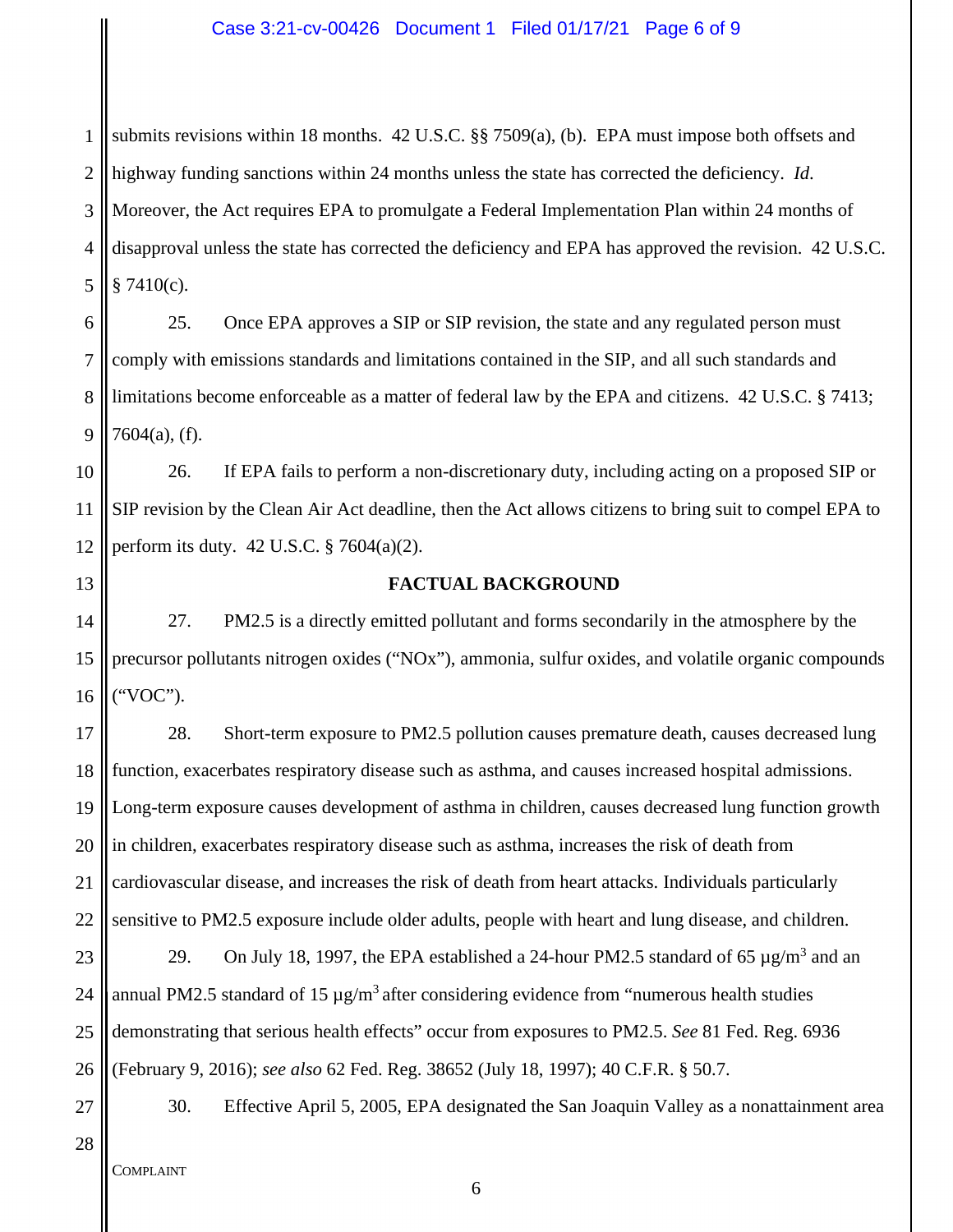### Case 3:21-cv-00426 Document 1 Filed 01/17/21 Page 7 of 9

1 2 3 for both the 1997 24-hour and annual PM2.5 standards. 70 Fed. Reg. 944 (January 5, 2005). The Board requested, and the EPA approved, the maximum attainment date extension until April 5, 2015. *See* 42 U.S.C. § 7502(a)(2)(A); 76 Fed. Reg. 41338, 41340 (July 13, 2011).

4 5 31. On October 17, 2006, EPA strengthened the short-term 24-hour PM2.5 standard by lowering it to 35  $\mu$ g/m<sup>3</sup>. 70 Fed. Reg. 61144 (Oct. 17, 2006); 40 C.F.R § 50.13.

6 7 8 32. Effective March 18, 2013, the EPA strengthened the primary annual PM2.5 standard by lowering the level from 15 to 12  $\mu$ g/m<sup>3</sup> while retaining the secondary annual PM2.5 NAAQS at the level of 15.0 μg/m<sup>3</sup>. 78 Fed. Reg. 3086 (January 15, 2013); 40 C.F.R. § 50.18.

9 10 33. Effective July 2, 2014, EPA classified the San Joaquin Valley as a moderate nonattainment area for the 2006 24-hour PM2.5 standard. 79 Fed. Reg. 31566 (June 2, 2014).

11 12 34. Effective April 15, 2015, the EPA classified the San Joaquin Valley as a moderate nonattainment area for the 2012 annual PM2.5 standard. 80 Fed. Reg. 2206 (January 15, 2015).

13 14 15 35. Effective May 7, 2015, the EPA reclassified the San Joaquin Valley as a serious nonattainment area for the 1997 24-hour and annual PM2.5 standards. 80 Fed. Reg. 18528 (April 7, 2015).

16 17 36. Effective February 19, 2016, the EPA reclassified the San Joaquin Valley as a serious nonattainment area for the 2006 24-hour PM2.5 standard. 81 Fed. Reg. 2993 (January 20, 2016).

18 19 20 37. Effective December 23, 2016, EPA found that the San Joaquin Valley failed to attain both the 1997 24-hour and annual PM2.5 standards by the 2015 attainment date. 81 Fed. Reg. 84481 (November 23, 2016).

21 22 23 24 25 38. Effective August 21, 2020, EPA granted the Board's request to extend the serious area attainment date for the 2006 24-hour PM2.5 standard in the San Joaquin Valley from December 31, 2019 to December 31, 2024. 85 Fed. Reg. 44192 (July 22, 2020). In the same rulemaking, EPA approved those portions of 2018 PM2.5 Plan that pertain to the 2006 PM2.5 standard, except contingency measures. *Id*.

26 27 28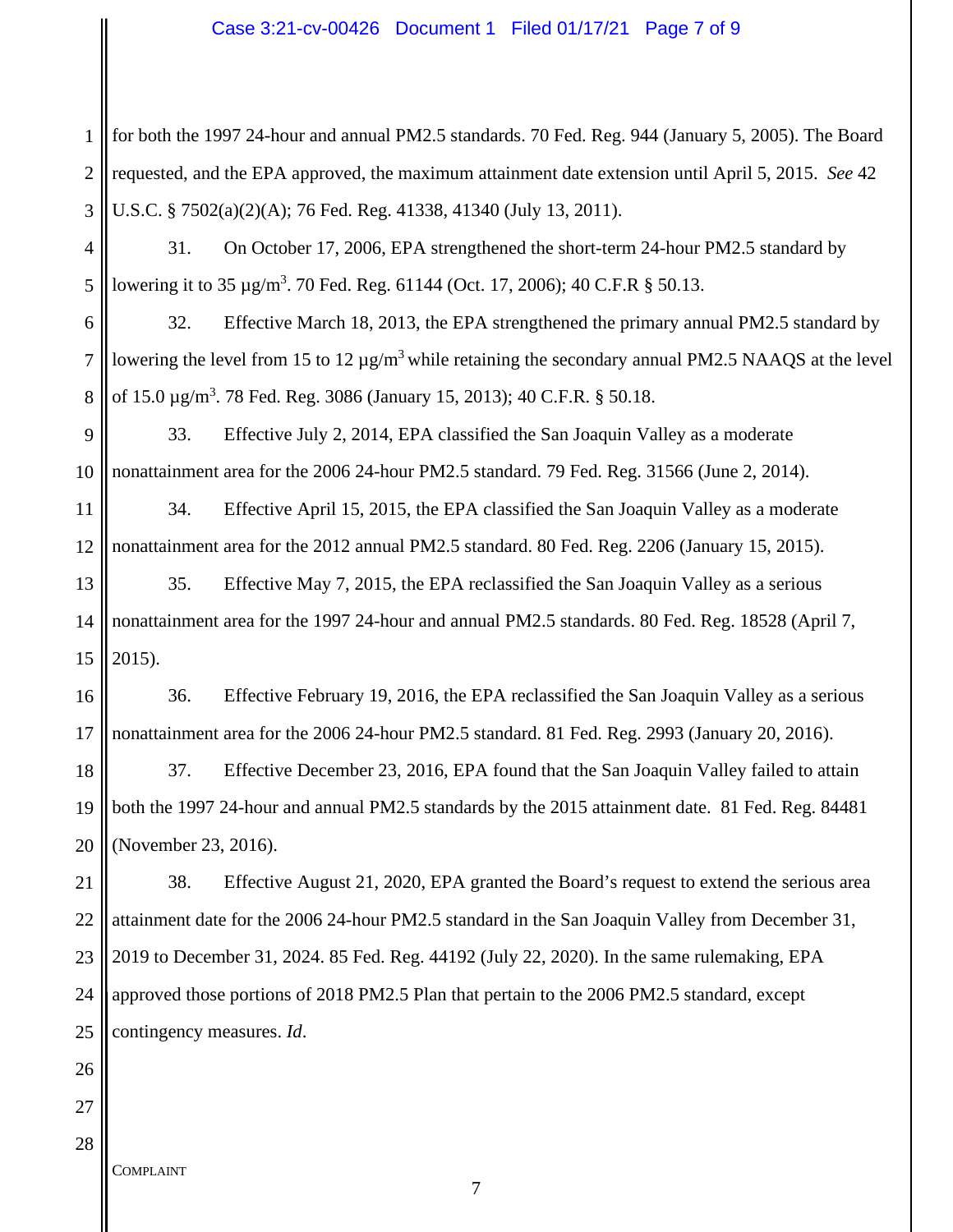# **FIRST CLAIM FOR RELIEF**

# **Failure to Perform a Non-Discretionary Duty to Act on the 2018 PM2.5 Plan (42 U.S.C. § 7410(k)(2))**

39. AIR re-alleges and incorporates by reference the allegations set forth in paragraphs 1-38.

6 7 40. On October 25, 2018, the Board adopted the San Joaquin Valley Supplement to the 2016 State Strategy for the State Implementation Plan.

8  $\overline{Q}$ 41. On November 15, 2018, the District adopted the 2018 Plan for the 1997, 2006, and 2012 PM2.5 Standards.

10 42. On January 24, 2019, the Board approved the 2018 Plan for the 1997, 2006, and 2012

11 PM2.5 Standards as a revision to the California State Implementation Plan.

43. On May 10, 2019, the Board submitted the 2018 PM2.5 plan to the EPA.

44. The 2018 PM2.5 Plan became complete by operation of law on November 10, 2019.

14 45. EPA has a mandatory duty to act on the 2018 PM2.5 Plan no later than November 10,

15 2020. 42 U.S.C. § 7410(k)(2).

16 17 18 19 46. EPA has taken partial action on the 2018 PM2.5 Plan. Effective August 21, 2020, EPA took final action to approve the 2018 PM2.5 Plan with respect to the 2006 24-hour PM2.5 standard, except the EPA did not take final action with respect to the contingency measures element for that standard. 85 Fed. Reg. 44192, 44204-44205 (July 22, 2020).

20 21 22 47. By failing to act on the entire 2018 PM2.5 Plan to date, EPA has violated and continues to violate its nondiscretionary duty to act on the 2018 PM2.5 Plan pursuant to Clean Air Act section 110(k)(2), 42 U.S.C. § 7410(k)(2).

23 24 25 26 48. This Clean Air Act violation constitutes a "failure of the Administrator to perform any act or duty under this chapter which is not discretionary with the Administrator" within the meaning of the Act's citizen suit provision. 42 U.S.C. § 7604(a)(2). EPA's violation of the Act is ongoing and will continue unless remedied by this Court.

27 28

1

2

3

4

5

12

13